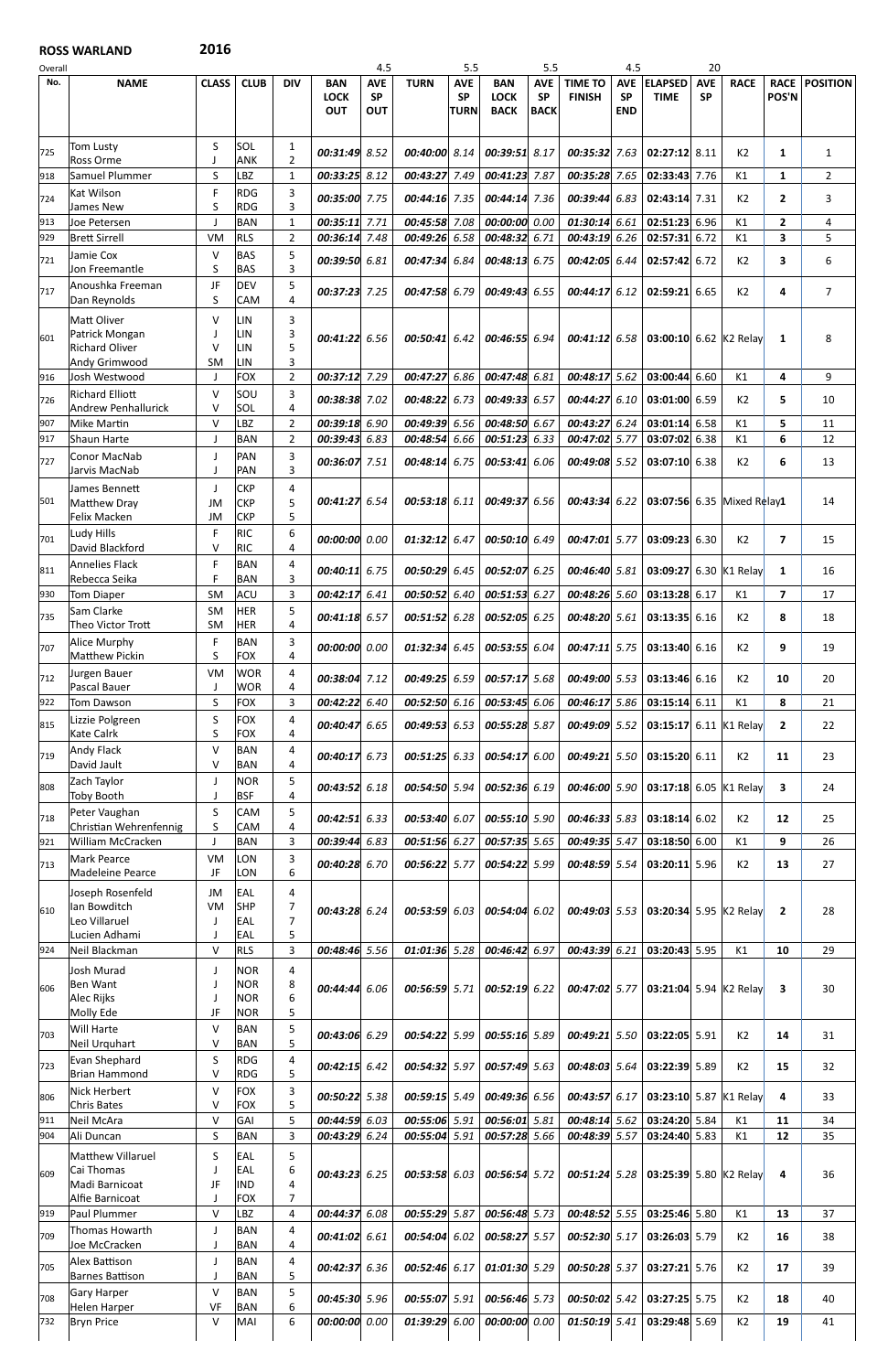|     | Paul Curtis                                 | $\vee$              | MAI                      | 5                                |                 |      |                 |      |                 |                 |      |                            |      |                |                |    |
|-----|---------------------------------------------|---------------------|--------------------------|----------------------------------|-----------------|------|-----------------|------|-----------------|-----------------|------|----------------------------|------|----------------|----------------|----|
| 730 | <b>Ashley Townend</b><br><b>Beth Morris</b> | S<br>JF             | <b>LBZ</b><br><b>LBZ</b> | 4<br>6                           | 00:44:35        | 6.08 | $00:56:19$ 5.78 |      | $00:57:28$ 5.66 | 00:53:39 5.05   |      | 03:32:01 5.63              |      | K <sub>2</sub> | 20             | 42 |
| 903 | Mark Latchem                                | S                   | <b>BAN</b>               | $\overline{4}$                   | 00:46:24 5.84   |      | $00:58:31$ 5.56 |      | 00:58:25 5.57   | 00:50:34 5.36   |      | 03:33:54 5.58              |      | K1             | 14             | 43 |
| 734 | David Best                                  | VM                  | <b>RAF</b>               | 5                                | 00:48:33 5.59   |      | $00:57:34$ 5.65 |      | 00:58:18 5.58   | 00:50:00 5.42   |      | 03:34:25 5.57              |      | K <sub>2</sub> | 21             | 44 |
|     | Kyle Campbell                               | <b>VM</b>           | LIN                      | 5                                |                 |      |                 |      |                 |                 |      |                            |      |                |                |    |
|     | <b>Rob Sibley</b>                           | $\vee$              | <b>FOX</b>               | 6                                |                 |      |                 |      |                 |                 |      |                            |      |                |                |    |
| 612 | <b>Becci Morris</b><br>David Waters         | VF<br>$\vee$        | <b>FOX</b><br><b>FOX</b> | $\overline{7}$<br>$\overline{7}$ | 00:46:03 5.89   |      | 00:58:56 5.52   |      | 00:59:54 5.43   | 00:51:29 5.27   |      | 03:36:22 5.52 K2 Relay     |      |                | 5              | 45 |
|     | Peter Rothery                               | <b>VM</b>           | <b>FOX</b>               | 6                                |                 |      |                 |      |                 |                 |      |                            |      |                |                |    |
| 912 | Caroline Banson                             | F                   | <b>NOR</b>               | 5                                | 00:47:07 5.76   |      | 00:58:40 5.55   |      | 00:59:02 5.51   | $00:51:52$ 5.23 |      | $03:36:41$ 5.51            |      | K1             | 15             | 46 |
|     | Sofia Groves                                | JF                  | <b>NOR</b>               | 6                                |                 |      |                 |      |                 |                 |      |                            |      |                |                |    |
| 607 | Alis Roghi<br>Katy Walker                   | JF<br>JF            | <b>NOR</b><br><b>NOR</b> | 6<br>$\overline{7}$              | 00:48:49 5.56   |      | $01:00:24$ 5.39 |      | 00:56:58 5.71   | $00:51:31$ 5.26 |      | 03:37:42 5.48 K2 Relay     |      |                | 6              | 47 |
|     | Amy Barker                                  | JF                  | <b>NOR</b>               | 6                                |                 |      |                 |      |                 |                 |      |                            |      |                |                |    |
| 920 | Gareth Wilson                               | <b>SM</b>           | <b>RDG</b>               | 5                                | 00:45:04        | 6.02 | 00:59:25 5.48   |      | 01:00:48 5.35   | $00:52:32$ 5.16 |      | 03:37:49 5.48              |      | K1             | 16             | 48 |
|     | Tim Brook                                   | $\vee$              | <b>NOR</b>               | 4                                |                 |      |                 |      |                 |                 |      |                            |      |                |                |    |
| 605 | <b>Brian Mckinney</b><br>Kieran Smith       | V<br>J              | <b>NOR</b><br><b>NOR</b> | 7<br>6                           | $00:48:47$ 5.56 |      | $01:01:13$ 5.32 |      | 00:59:16 5.49   | 00:50:39 5.35   |      | 03:39:55 5.43 K2 Relay     |      |                | 7              | 49 |
|     | Dan Sklenar                                 | J                   | <b>NOR</b>               | $\overline{7}$                   |                 |      |                 |      |                 |                 |      |                            |      |                |                |    |
| 909 | Gary Woodhouse                              | $\vee$              | <b>WOL</b>               | 5                                | $00:48:17$ 5.62 |      | 00:59:02 5.51   |      | 01:00:09 5.41   | $00:53:19$ 5.09 |      | 03:40:47 5.41              |      | K1             | 17             | 50 |
| 731 | David Farr                                  | SC                  | <b>IND</b>               | 9<br>9                           | 00:47:19 5.73   |      | $00:58:56$ 5.52 |      | $01:01:59$ 5.25 | $00:52:42$ 5.15 |      | 03:40:56 5.40              |      | C <sub>2</sub> | 22             | 51 |
|     | <b>Adam Coomber</b><br>Sam Pearce           | SC<br>S             | <b>IND</b><br><b>BAN</b> | 8                                |                 |      |                 |      |                 |                 |      |                            |      |                |                |    |
| 710 | Ray Pearce                                  | $\vee$              | <b>BAN</b>               | 6                                | $00:48:44$ 5.56 |      | 00:58:38 5.55   |      | $01:00:12$ 5.41 | 00:54:48 4.95   |      | 03:42:22 5.37              |      | K <sub>2</sub> | 23             | 52 |
| 733 | Lisa Suttel/Price                           | SC                  | <b>RLS</b>               | 9                                | 00:49:22 5.49   |      | 01:01:43 5.27   |      | 01:00:34 5.37   | 00:53:28 5.07   |      | 03:45:07 5.30              |      | C <sub>2</sub> | 24             | 53 |
|     | Sam Rippington                              | SC                  | <b>RLS</b>               | 9                                |                 |      |                 |      |                 |                 |      |                            |      |                |                |    |
| 729 | James Browne<br>Alex Broadley               | SM<br><b>SM</b>     | <b>RLS</b><br><b>RLS</b> | 8<br>8                           | 00:48:49        | 5.56 | $01:01:23$ 5.30 |      | $01:01:08$ 5.32 | $00:56:44$ 4.78 |      | 03:48:04 5.23              |      | K <sub>2</sub> | 25             | 54 |
| 807 | <b>Chris Groves</b>                         | S                   | <b>NOR</b>               | $\overline{7}$                   | 00:50:44 5.35   |      | $01:02:15$ 5.23 |      | 01:02:40 5.19   | 00:53:47 5.04   |      | 03:49:26 5.20 K1 Relay     |      |                | 5              | 55 |
|     | Andrew Judd                                 | SM                  | <b>NOR</b>               | $\overline{7}$                   |                 |      |                 |      |                 |                 |      |                            |      |                |                |    |
|     | <b>Adam Sims</b>                            | VM                  | SOL                      | $\overline{7}$                   |                 |      |                 |      |                 |                 |      |                            |      |                |                |    |
| 611 | Conrad Elliott<br>Elizabeth Franklin        | V<br>VF             | SOL<br>SOL               | $\overline{7}$                   | 00:52:16 5.19   |      | $01:05:16$ 4.99 |      | 00:58:51 5.53   | $00:53:11$ 5.10 |      | 03:49:34 5.20 K2 Relay     |      |                | 8              | 56 |
|     | <b>Becky Farmer</b>                         | VF                  | SOL                      | 8                                |                 |      |                 |      |                 |                 |      |                            |      |                |                |    |
| 923 | Catherine Walker                            | JF                  | PAN                      | 5                                | 00:47:44        | 5.68 | 00:59:27        | 5.48 | 01:01:30 5.29   | $01:01:38$ 4.40 |      | 03:50:19 5.18              |      | K1             | 18             | 57 |
| 814 | Neil Buzzard                                | C                   | <b>BAN</b>               | 7<br>$\overline{7}$              | 00:00:00        | 0.00 | 01:51:46 5.34   |      | 00:00:00 0.00   | $01:59:26$ 5.00 |      | 03:51:12 5.16 K1 Relay     |      |                | 6              | 58 |
| 604 | Dawn Buzzard                                | VF                  | <b>BAN</b>               |                                  |                 |      |                 |      |                 |                 |      |                            |      |                |                |    |
|     | Simone Orme<br>Lauren Newman                | F<br>JF             | <b>ANK</b><br>POO        | 5<br>$\overline{7}$              |                 |      |                 |      |                 | $00:51:53$ 5.23 |      |                            |      |                |                | 59 |
|     | Pippa Barnard                               | JF                  | <b>POO</b>               | $\overline{7}$                   | $00:54:03$ 5.02 |      | 01:08:39 4.74   |      | 00:57:23 5.67   |                 |      | 03:51:58 5.14 K2 Relay     |      |                | 9              |    |
|     | Seamus Smith                                | J                   | POO                      | $\overline{7}$                   |                 |      |                 |      |                 |                 |      |                            |      |                |                |    |
| 901 | <b>Richard Humphreys</b><br>Andy Beeson     | $\vee$<br>$\vee$    | GAI<br>LIN               | 6<br>9                           | 00:49:05        | 5.53 | 01:01:27        | 5.30 | 01:04:20 5.06   | 00:57:16        | 4.74 | 03:52:08 5.14              |      | K1             | 19             | 60 |
| 711 | Theo Jarret                                 | $\vee$              | LIN                      | 6                                | 00:49:39 5.46   |      | $01:03:13$ 5.15 |      | $01:03:23$ 5.14 | 00:55:58 4.85   |      | 03:52:13 5.14              |      | K2             | 26             | 61 |
| 801 | <b>Andy Moxon</b>                           | $\vee$              | <b>BAN</b>               | 8                                | 00:51:06 5.31   |      | 01:05:28 4.97   |      | 01:02:59 5.17   | 00:53:20 5.09   |      | 03:52:53 5.12 K1 Relay     |      |                | $\overline{7}$ | 62 |
| 902 | <b>Steve Perry</b><br>Chris Johnson         | <b>VM</b><br>$\vee$ | <b>BAN</b>               | 8<br>$\overline{7}$              |                 |      | $01:03:02$ 5.16 |      |                 |                 |      |                            |      |                | 20             | 63 |
|     |                                             |                     | <b>BAN</b><br><b>BAN</b> | $\overline{7}$                   | 00:50:54 5.33   |      |                 |      | $01:03:48$ 5.10 | 00:55:18        | 4.90 | 03:53:02 5.12              |      | K1             |                |    |
|     | <b>Michael Phillips</b>                     |                     |                          |                                  |                 |      |                 |      |                 |                 |      |                            |      |                |                |    |
|     |                                             | J                   |                          | 7                                |                 |      |                 |      |                 |                 |      |                            |      |                |                |    |
| 603 | Toby Hext<br>Harry Critchfield              | JM<br>J             | <b>BAN</b><br><b>BAN</b> | 6                                | 00:49:32 5.48   |      | $01:05:51$ 4.94 |      | $01:02:49$ 5.18 | $00:55:13$ 4.91 |      | 03:53:25 5.11 K2 Relay     |      |                | 10             | 64 |
|     | Noah Moxon                                  | J                   | <b>BAN</b>               | 6                                |                 |      |                 |      |                 |                 |      |                            |      |                |                |    |
|     | Louis Suen                                  | JM                  | <b>CKP</b>               | 7                                |                 |      |                 |      |                 |                 |      |                            |      |                |                |    |
| 502 | James Mcdonald<br>Louis Rawlinson           | JM<br>JM            | <b>CKP</b><br><b>CKP</b> | $\overline{7}$<br>9              | 00:00:00 0.00   |      | $01:54:16$ 5.22 |      | $00:57:41$ 5.64 | $01:01:40$ 4.40 |      | 03:53:37 5.11 Mixed Relay2 |      |                |                | 65 |
|     | Hannah Jault                                | JF                  | <b>BAN</b>               | $\overline{7}$                   |                 |      |                 |      |                 |                 |      |                            |      |                |                |    |
| 704 | James Mitchell                              | S                   | <b>BAN</b>               | 5                                | 00:48:46 5.56   |      | $01:02:11$ 5.23 |      | $01:06:19$ 4.91 | 00:57:58        | 4.68 | 03:55:14 5.07              |      | K2             | 27             | 66 |
| 722 | Amanda Morris                               | VF                  | <b>LBZ</b>               | 6                                | 00:50:29        | 5.37 | $01:03:12$ 5.15 |      | $01:03:34$ 5.12 | 00:58:19        | 4.65 | 03:55:34 5.07              |      | K <sub>2</sub> | 28             | 67 |
|     | Bryan Handsley                              | $\vee$<br>$\vee$    | <b>LBZ</b>               | 6                                |                 |      |                 |      |                 |                 |      |                            |      |                |                |    |
| 803 | Derek Silby<br>Andrew Mossman               | $\vee$              | <b>BAN</b><br><b>BAN</b> | $\overline{7}$<br>6              | 00:54:45        | 4.95 | $01:06:11$ 4.92 |      | 01:00:19 5.40   | $00:56:19$ 4.82 |      | 03:57:34 5.02 K1 Relay     |      |                | 8              | 68 |
| 812 | lBen Aston                                  | J                   | SOL                      | 6                                | 00:51:39 5.25   |      | 01:01:49 5.27   |      | $01:05:18$ 4.98 | 00:59:26 4.56   |      | 03:58:12 5.01 K1 Relay     |      |                | 9              | 69 |
| 905 | Alexandra Farmer                            | JF<br>$\vee$        | SOL                      | $\overline{7}$<br>6              |                 |      |                 |      |                 |                 |      |                            |      |                |                |    |
|     | Paul Smith                                  |                     | <b>BAN</b>               | q                                | 00:49:25 5.49   |      | $01:03:22$ 5.14 |      | $01:07:25$ 4.83 | $00:58:35$ 4.63 |      | 03:58:47                   | 5.00 | K1             | 21             | 70 |
|     | Lindsay Barker<br>Tania Morley              | VF<br>VF            | <b>NOR</b><br><b>NOR</b> | 8                                |                 |      |                 |      |                 |                 |      |                            |      |                |                |    |
| 608 | Emma Taylor                                 | F                   | <b>NOR</b>               | $\overline{7}$                   | 00:49:55 5.43   |      | $01:00:42$ 5.36 |      | $01:08:12$ 4.77 | $01:00:05$ 4.51 |      | 03:58:54 5.00 K2 Relay     |      |                | 11             | 71 |
|     | Jago Taylor                                 | J                   | <b>NOR</b>               | U12M                             |                 |      |                 |      |                 |                 |      |                            |      |                |                |    |
| 736 | Orlando Elmhurst<br>Geoff Barber            | VM<br>VM            | SOL<br>SOL               | 6<br>6                           | 00:50:49 5.34   |      | $01:03:35$ 5.12 |      | $01:09:26$ 4.69 | 00:55:57        | 4.85 | 03:59:47 4.98              |      | K2             | 29             | 72 |
|     | Kirsten Suenson-Taylor                      | VF                  | <b>BAN</b>               | $\overline{7}$                   |                 |      |                 |      |                 |                 |      |                            |      |                |                |    |
| 706 | <b>Irene Hills</b>                          | VF                  | <b>BAN</b>               | $\overline{7}$                   | $00:51:51$ 5.23 |      | $01:03:48$ 5.10 |      | $01:08:27$ 4.76 | 00:56:39 4.79   |      | 04:00:45 4.96              |      | K2             | 30             | 73 |
|     | Zoe Dyndor                                  | SF                  | <b>BAN</b>               | 8                                |                 |      |                 |      |                 |                 |      |                            |      |                |                |    |
| 602 | Felicity Dyndor                             | F                   | <b>BAN</b>               | 7<br>$\overline{7}$              | 00:50:44 5.35   |      | $01:02:31$ 5.21 |      | $01:01:46$ 5.27 | $01:06:15$ 4.09 |      | 04:01:16 4.95 K2 Relay     |      |                | 12             | 74 |
|     | Rachael Nixon<br>Colette Johnson            | F<br>VF             | <b>BAN</b><br><b>BAN</b> | 6                                |                 |      |                 |      |                 |                 |      |                            |      |                |                |    |
| 805 | Jessie Urquhart                             | JF                  | <b>BAN</b>               | 6                                | 00:55:17 4.91   |      | $01:08:42$ 4.74 |      | $01:04:53$ 5.02 | $00:58:20$ 4.65 |      | 04:07:12 4.83 K1 Relay     |      |                | 10             | 75 |
|     | Lorna Ritchie                               | F                   | <b>BAN</b>               | $\overline{7}$                   |                 |      |                 |      |                 |                 |      |                            |      |                |                |    |
| 716 | Alison Limentani                            | F                   | CAM<br><b>FOX</b>        | $\overline{7}$<br>6              | $00:51:49$ 5.23 |      | $01:04:25$ 5.05 |      | $01:12:44$ 4.48 | 00:58:54 4.60   |      | 04:07:52 4.81              |      | K2             | 31             | 76 |
|     | Stefanie Niekamp<br>Jacqui Smith            | SF<br>VF            | <b>BAN</b>               | 8                                |                 |      |                 |      |                 |                 |      |                            |      |                |                |    |
| 802 | Dawn Simpkins                               | VF                  | <b>BAN</b>               | $\overline{7}$                   | $00:52:19$ 5.18 |      | 01:07:40 4.81   |      | 01:06:34 4.89   | $01:02:13$ 4.36 |      | 04:08:46 4.80 K1 Relay     |      |                | 11             | 77 |
| 809 | Mia Biles<br>Ross Macken                    | JF<br>SM            | <b>CKP</b><br><b>CKP</b> | 9<br>9                           | 00:49:46 5.45   |      | $01:02:38$ 5.20 |      | $01:10:39$ 4.61 | $01:06:23$ 4.09 |      | 04:09:26 4.78 K1 Relay     |      |                | 12             | 78 |